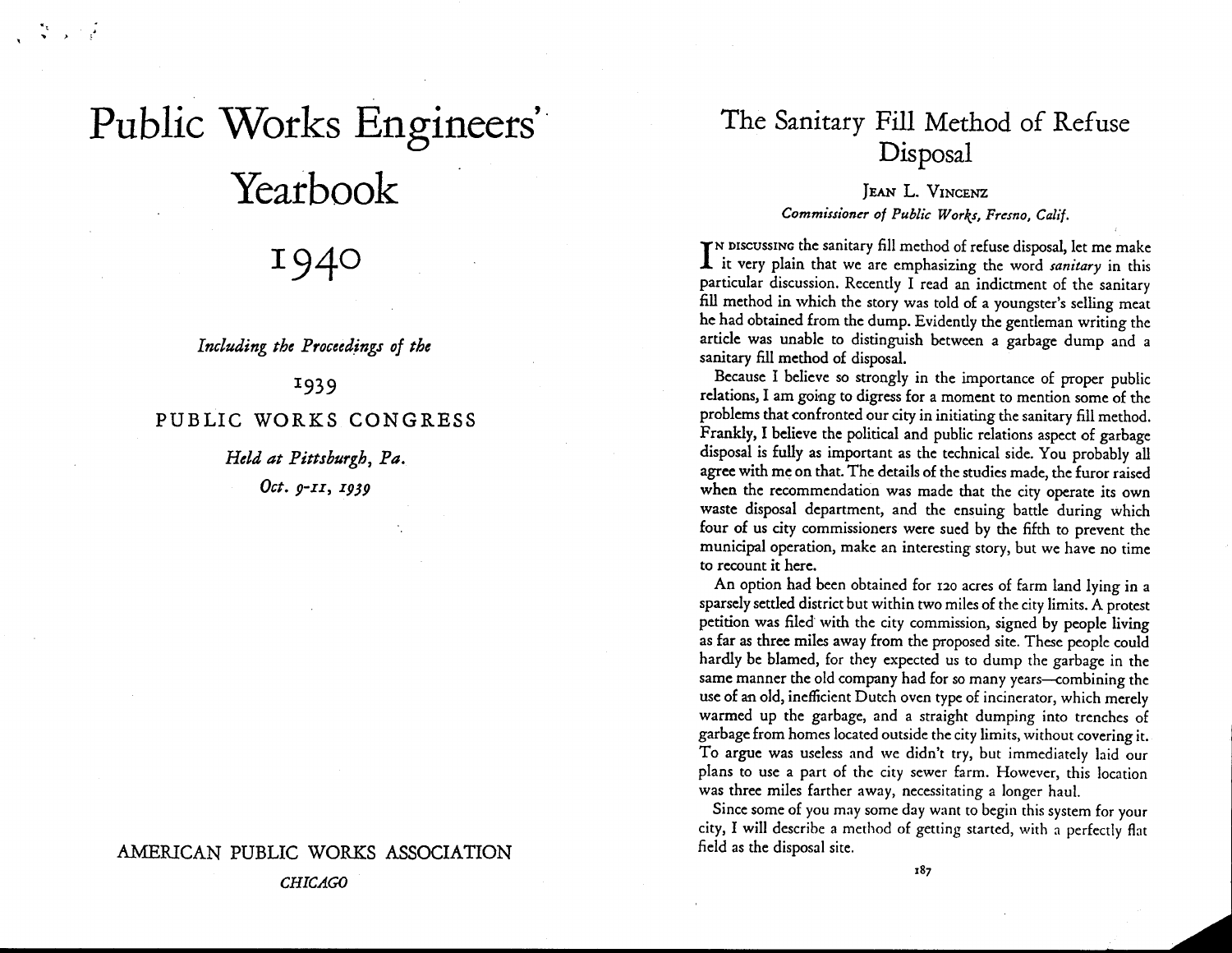#### 188 *PUBLIC WORKS ENGINEERS' YEARBOOK*

 $\mathcal{L} = \mathcal{L}$ 

#### CONSTRUCTION OF THE FILL

A sketch of the plant appears below. Consider the entrance to the fill to be just off the right-hand side or near the lower right-hand corner of the sketch. For the main piece of equipment, a good used one-half yard P. & H. shovel was purchased with a drag line bucket and boom extended to a length of 40 feet.

Operations were begun several hundred feet from the main road rather than immediately adjacent to it. A ramp was constructed



SANITARY FILL AT FRESNO, CALIFORNIA

running up to 3 or 4 feet in height by digging a ditch or trench 3 feet or more in depth and piling the dirt to form the ramp at one side. The trench was from 20 to 24 feet in width and the ramp was wide enough to allow the trucks to swing and back up to dump their loads into the trench.

If you will refer to the sketch again you will see that instead of a dump body a chain laid on the bottom of the truck is pulled by.the shovel to move a false tail gate which slides the garbage into the trench. Naturally, a truck with dump body could be used if desired. The shovel then levels off the garbage and compacts it by dropping the bucket on the pile of garbage. Then we are ready to begin covering. A second trench is dug parallel to the first trench and adjacent to it, as shown in the sketch, and the dirt from the second trench is spread on top of the garbage and is compacted by allowing the bucket to drop

## *SANITARY FILL METHOD OF REFUSE DISPOSAL 189*

on top of the earth covering. The depth of the garbage in these first and second trenches was increased to continue the slope of the ramp until a depth of about 8 feet of garbage was reached.The fill was then leveled off. As shown in the sketch, a compacted and settled cell of garbage is about 6 feet in depth.

In our opinion the depth of the compacted earth covering should be not less than 24 inches and it is just as necessary to cover the side slope thoroughly. By simply cutting the trench deeper it is possible to get as much dirt as needed.

About the time one of the trenches has been filled, a motor patrol grader from the street department runs out to the fill and further levels off the top of the last trench so that the trucks can easily drive on the completed fill, turn, and back onto the last completed trench at the far end of the fill,where a new trench is begun. If there is no motor patrol grader handy, an ordinary drag may be used to good advantage.

There are certain aspects of the job that may involve operating difficulties. It is definitely advisable to grade the top of the fill so as to have quick drainage from the rains. This is not difficult to do. Naturally the system works better in a sandy soil than in a clayey one and you will have more difficulties in locations where you have severe winters. However, rain, snow, and cold have their compensations. Rain would prevent fires in the trenches if it were impractical to cover them immediately.

Because of experiences at other locations I felt that rats would present quite a problem and we were prepared to cope with them. Very shortly before operations began, the state sanitary inspector arrived, at my request, to advise us about rodent control. After studying our proceedings carefully, the inspector stated that by using an earth covering of sufficient quantity and depth we were taking the best possible precautions against rodents. Our experience shows that rats will not burrow through much more than 6 inches of earth and practically never through as much as 12 inches. Ground squirrels and some other small animals may burrow for greater distances and it is wise to watch regularly for their holes so as to keep the rats from having any chance at all to exist at the fill. However, our method of smoothing and dragging covers any such holes promptly, the state inspector makes regular calls, and as far as I know no one has ever seen a rat at our disposal fill.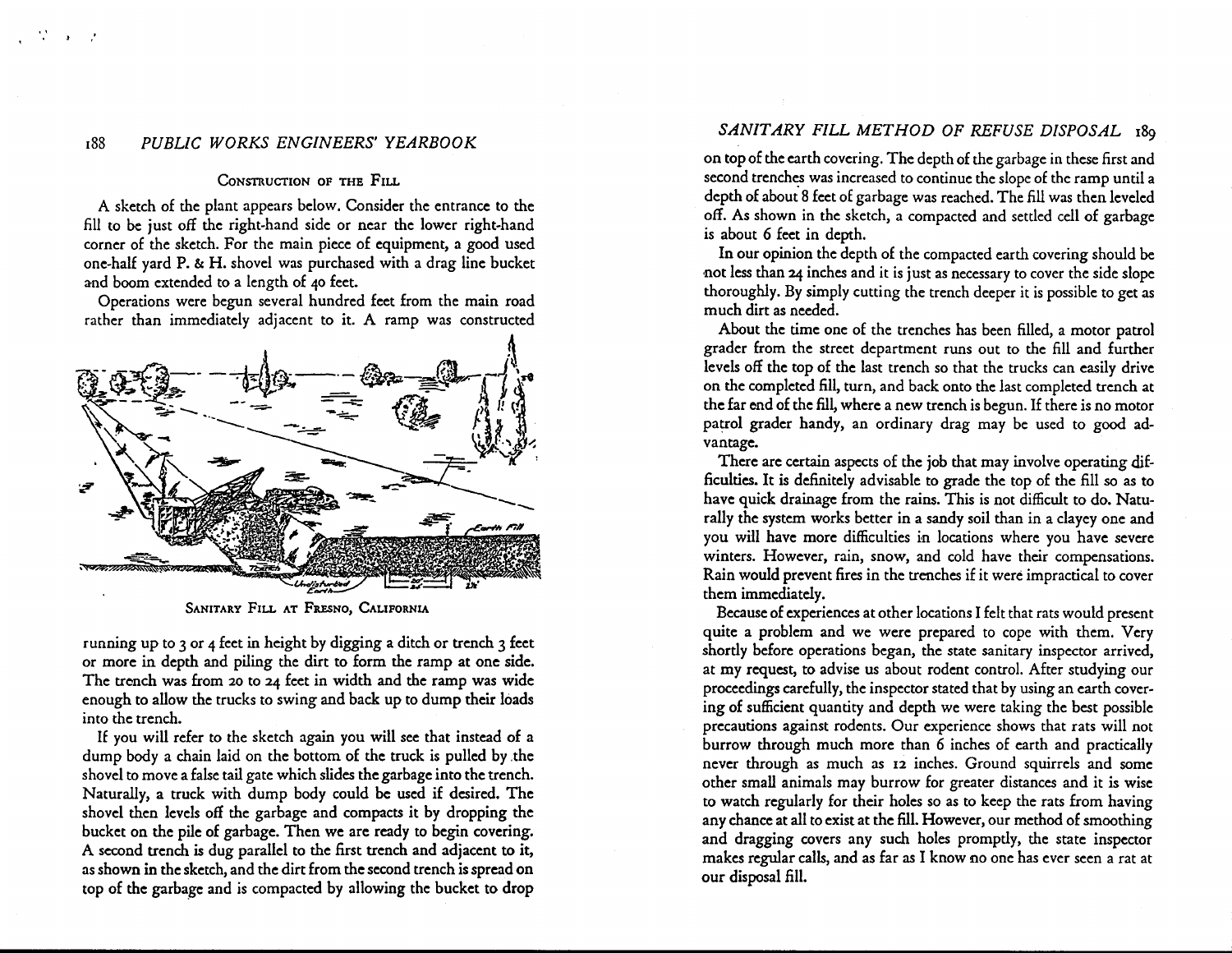## 190 .*PUBLIC WORKS ENGINEERS' YEARBOOK*

 $\rightarrow$ 

#### PUBLIC SUPPORT Is SECURED

After about two and a half years of operation of the fill at the sewer farm the people of this locality were able to see for themselves the highly sanitary type of job we were doing. We had planted quite a number of trees and taken precautions to keep the fill clean and neat. We encouraged visitors and had classes from the schools and college, city engineers, city managers, and other city officials visit the site quite frequently. By means of newspaper advertisements and real estate agents the owners of property of a certain area were invited to submit their property for sale to the city for use as a disposal site. Bids were received on seven or eight different parcels, which were then appraised. In several cases prices were lowered to meet the appraisals, and the best site of the group was selected. Since so many of the property owners in this district offered their land for sale to the city as a disposal site, these persons were then in no position to protest the use of the site selected, as they had three years earlier.

A 9O-acre site was purchased and operations were begun as before, beginning the work several hundred feet back from the main road. The present site is only three miles from the city hall, has been in use for two and a half years. The only complaint received came from some people living on a very small farm about a mile away, who said that large rats from our fill were bothering them. This complaint was immediately relayed to the chief sanitary inspector of the state, whose men investigated and found the source of the rats to be in the neighborhood of the small farm and not in the disposal fill.

During this five-year period, we have taken advantage of many opportunities to get publicity in our local press concerning the operations of our waste disposal department. That, together with increased and courteous service, has made the people of this city not only conscious, but proud of the waste disposal system. Instead of being a subject to be hushed up, it has been particularly praised by the housewife, all of which has helped tremendously in the matter of public relations.

### MAINTENANCE OF THE FILL

No separation of refuse is required in Fresno, nor in any of the northern California cities. The refuse as collected includes besides garbage, bottles, cans, papers, and all other miscellaneous refuse including tree and lawn trimmings. A charge is made for this service at the rate of 45 cents a month for one collection weekly of 30 gallons of

## *SANITARY FlU METHOD OF REFUSE DISPOSAL* <sup>191</sup>

mixed refuse, or 80 cents a month for two collections weekly. In addition, one collection monthly is made for the 45-cent customer, and two collections monthly for the Be-cent customer, of all garden rubbish such as prunings of trees and shrubs, grass cuttings, etc. There is no limit to the quantity picked up under this service.This free service, which has reached surprising proportions, was not given by the old company and has resulted in the alleysand vacant lots in the city being kept quite clean.

In the fiscal year 1938-39 we collected 110,000 cubic yards of refuse for which a charge was made, and 67,000 cubic yards of the garden rubbish above described, for which no charge was made. These figures are for an average of 13,000 customers. The weight of the mixed garbage and refuse averages about 440 lbs, per cubic yard; the rubbish about 266 lbs. per cubic yard. Most of the rubbish is at least partly combustible and, as it is collected by trucks that do not at the same time haul garbage, we are dumping it at present at the street sweeping department dump and setting fire to it. Inasmuch as this dump has been in operation for thirty years there are no complaints. However, it is not necessary to dump the rubbish there. For several years we dumped it at the sanitary fill, covering it all.

It is very important that no fires be allowed at the sanitary fill, if we are to keep them sightly, odorless, and subject to no complaints.

When we were disposing of rubbish as well as garbage in the depth shown in the sketch, we were covering about six acres a year. At present we have increased the depth of the trenches to 3 to 4 feet, increased the covering when compacted to nearly 36 inches and increased the depth of the garbage, when compacted, to nearly 8 feet. We are now covering four and one-third acres per year.

We are now sowing the top of the old fill at the sewer farm to grain and next year expect to sow alfalfa. It will be better farming land than it was before the fill was started. With the increased coverage at the present fill, the city will have its choice in years to come of putting on another layer of refuse, or using the present 36-inch covering again, and I see no reason why a third layer could not be put down, using the same covering. All the land will be just as good, if not better, farming land than it was at first.

Many persons feel that the soil will be better for farming purposes because of the decomposition of the garbage. However, I do not make this as a point. Temperature tests have been carefully made over the five-year period. They show that the temperature within the fill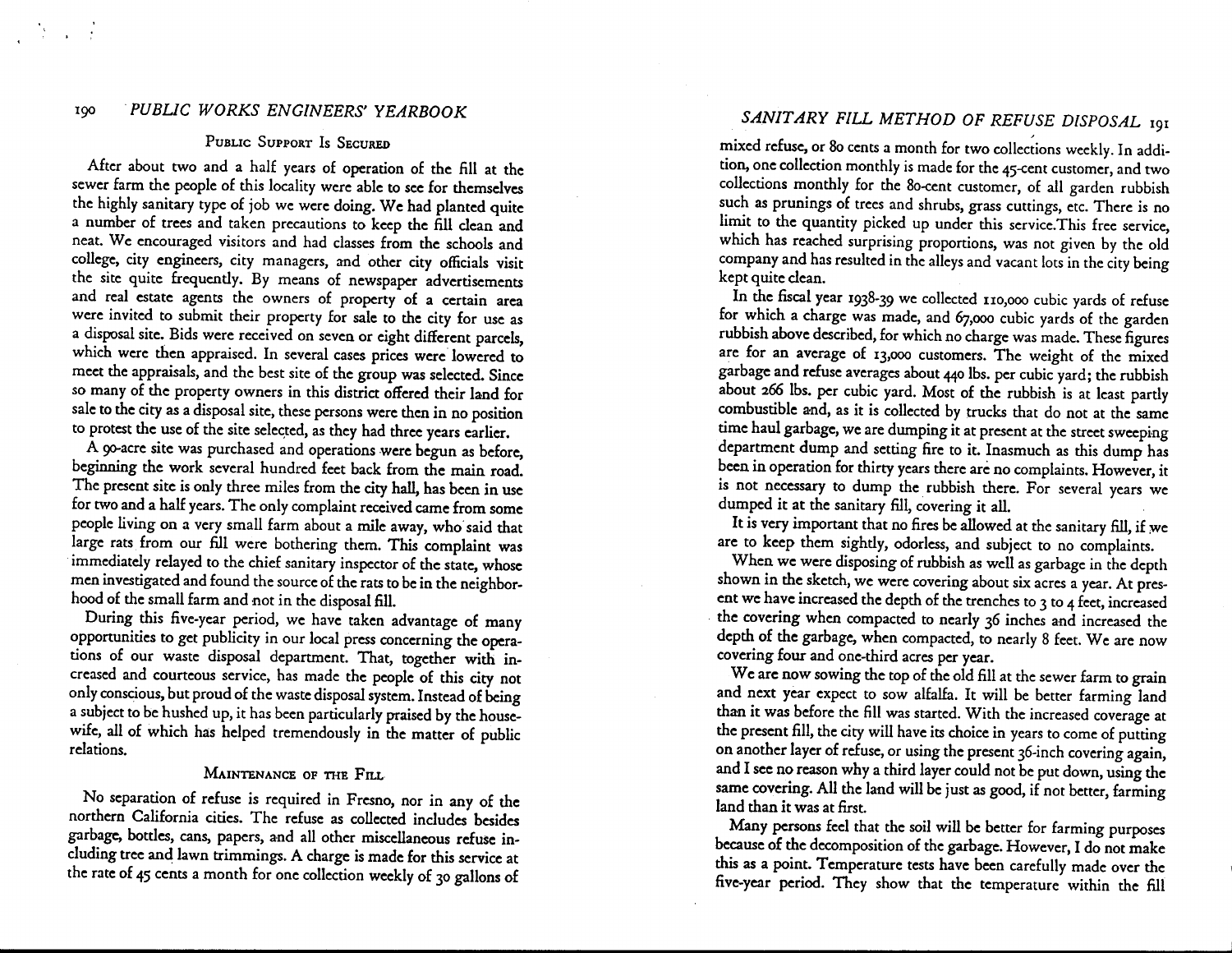## 192 *PUBLIC WORKS ENGINEERS' YEARBOOK*

rapidly increases after sealing, to the point 20° above the temperature of the surrounding soil. This peak is reached in about ten days, and after thirty days the temperature curve drops and rapidly flattens out until after nine or ten months the temperature is the same as that of the surrounding soil. This would tend to show that complete decomposition has been accomplished in that period of time, which is further borne out by studies showing that all settlement has occurred at the end of the ten-month period.

Further settlement is to be expected if heavy irrigation is used on the fill. In the eastern part of the United States, however, the heavy rains should assist in effecting practically complete settlement within two years.

Test holes dug in that part of the fill now five years old show all of the garbage to be gone except some grapefruit and similar rinds. Near the top of the fill and also near the bottom of the fill where some moisture has had its effect, the tin cans are rusting. Further into the fill the tin cans are still quite shiny and you can read the labels on the cans quite clearly. Newspapers are very legible and no mold is noticeable on the papers or magazines. Probably in localities subject to great rainfall the rusting of cans would extend further into the fill. Mr. John J. Casey, City Engineer of San Francisco, reports the findings in their sanitary fill to be practically the same as ours.

At first we let a contract to a junk dealer to pick over the dumped refuse in the fill. I believe he was to pay the city about \$35 a month. He soon complained that our manner of disposal prevented his salvaging any quantity of junk. Also, he soon had the site so cluttered up with boxes of bottles, piles of cardboard and papers, and fenders, that I urged that his contract be canceled, and this was done. It is my belief that if you wish to have a really sanitary fill it is difficult to carry on salvaging operations. If your salvage is of great value I am sure that all of you are ingenious enough to work out a plan for handling it.

#### SOME DATA ON COSTS

You will want to know about the cost of this method of disposal. Including the salary of the shovel operator, all maintenance, repair, and operation costs, and depreciation of the shovel, together with a complete write-off of the purchase price of the land at \$125 per acre, the disposal cost is 24 cents a ton. It is not really fair to include a complete write-off of the purchase price of the land, for reasons above stated, but such inclusion keeps our figures on the safe side.

.<br>محمد

#### *SANITARY FILL METHOD OF REFUSE DISPOSAL* <sup>193</sup>

Below are some tables which I believe will be of interest. In considering the cost shown, it is well to keep in mind that union scale wages are paid to the shovel operator, truck drivers and helpers, and mechanics. Also, in making a comparison with other types of disposal, such as incineration, reduction, etc., you should remember you add to our figure the cost per ton for hauling the refuse beyond the distance to the incinerator or reduction plant which in most cases is located within the city limits.

Operations were begun October 15, 1934, with 8>400 customers being served, or 54 per cent of the total residences. We borrowed \$30,000 from the city water department to commence operations and repaid the loan with  $4\frac{1}{2}$  per cent interest in eleven months.

As of June 30, 1939, there were 13,532 customers being served, or 85 per cent of the residences.

#### PROPERTY ACCOUNTS

| Total \$59,779.08                       |             |
|-----------------------------------------|-------------|
| Less reserve for depreciation 19,074.55 |             |
|                                         | \$40,704.53 |
|                                         |             |

#### OPERATING STATEMENT

FOR THE YEAR JULY 1, 1938, TO JUNE 30, 1939

| <b>INCOME</b>                | OPERATING EXPENSE                           |
|------------------------------|---------------------------------------------|
| Service Revenue \$119,239.68 | Gathering Cost:                             |
| Paper Sales  3,290.16        | Payroll \$61,943.10                         |
| Miscellaneous<br>346.60      | Truck Operation  4,279.71                   |
| Permits (Swill)  450.00      | Truck Maintenance  2.237.99                 |
| Total \$123,326.44           | Miscellaneous  10,165.13                    |
|                              | \$78,625.93                                 |
|                              | Disposal Cost:                              |
|                              | Payroll \$4,272.00                          |
|                              | Operation  2,153.19                         |
|                              | Miscellaneous $\ldots \ldots \ldots$ 805.26 |
|                              | \$7,230.45                                  |
|                              | Administration:                             |
|                              | Payroll \$17,372.90                         |
|                              | Miscellaneous  5,514.62                     |
|                              | \$22,887.52                                 |
|                              | Total Operating                             |
|                              | Expenses \$108,743.90                       |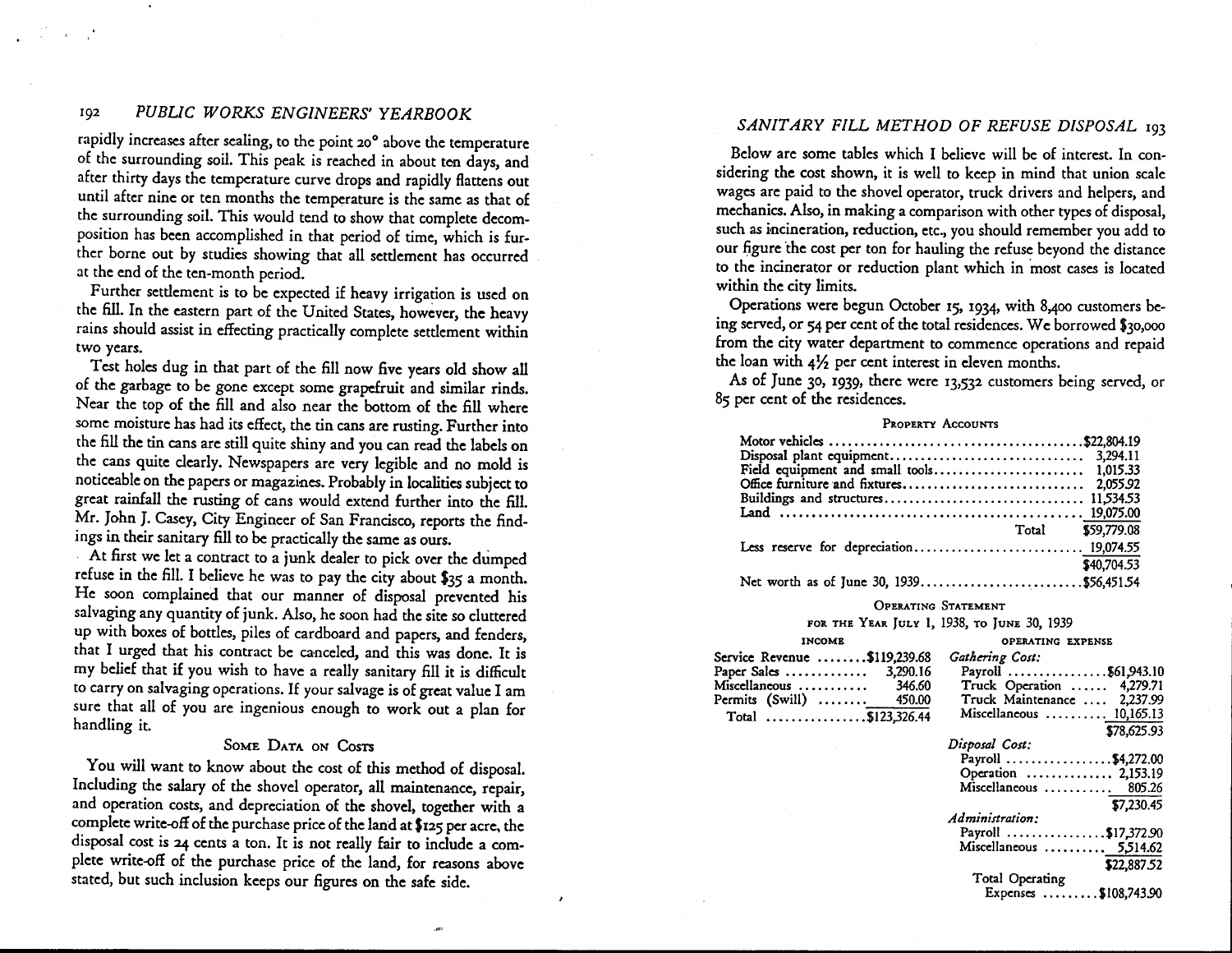## <sup>194</sup> *PUBLIC WORKS ENGINEERS' YEARBOOK SANITARY FILL METHOD* OF *REFUSE* DISPOSA~ *<sup>195</sup>*

 $\sim 10^{-11}$ 

TOTAL COST PER TON OF REFUSE

| Gathering \$2.37    |        |
|---------------------|--------|
|                     |        |
| Administration  .69 |        |
|                     | \$3.28 |

Note: For 100 per cent depreciation of land at Disposal Fill add 2c to cost of disposal.

#### TOTAL REFUSE COLLECTED

| Total Cubic Yards of Mixed Garbage110,482 |  |
|-------------------------------------------|--|
| Total Cubic Yards of Garden Refuse 66,955 |  |

I believe there definitely is a place for incinerator and reduction plants in the study of systems of garbage and refuse disposal. But just as the improvement of incinerators invites further study of their use, so does the improvement of the sanitary fill. In summing up I want to reiterate that I am talking about a *sanitary* fill, and to suggest:

I. That the garbage be covered as soon as possible, and within 24 hours.

2. That not less than 18inches of earth be used for coverage, on the side slopes as well as on the top.

3. That no burning whatsoever be allowed on the site of the sanitary fill

4. That visitors be encouraged to visit the fill to observe the work being done, and that you give thought to publicizing the work of this department:

#### DISCUSSION

#### JOHN S. FLOCKHART

#### *Principal Asst. Engineer, Bureau 01 Street Cleaning, Newark, N.* 1.

I is evident from Mr. Vincenz' paper that with the proper<br>I of care sanitary fill disposal can be successfully practiced. TT Is evident from Mr. Vincenz' paper that with the proper degree

Because of the relatively low cost of the method, many municipalities fortunate enough to have suitable land within short hauling distance of the collection area have found that when properly controlled the sanitary fill dump is a solution to the disposal problem. The objectionable features such as unsightliness, disagreeable odor, rat and vermin nuisance, and smoke from fires, all of which generally characterize the common dump, are absent. Gone too, are the confusion

and wrangling caused by the salvaging of refuse material by junk dealers during the period of dumping operations.With respect to this latter point, Mr. Vincenz is frank in stating that salvaging interfered with dumping, and so it was stopped.

The Fresno authorities were apparently dissatisfied with the old system of disposing of city wastes and were determined to eliminate the objectionable features. They were fortunate in having land suitable for the sanitary fill method within reasonable hauling distance and in being able to start with well defined ideas of sanitary operation. That they have been successful in their efforts is shown by the results accomplished.

The general subject of the land fill method is attracting a great deal of attention recently, with many articles appearing in current public works and sanitation magazines, both for and against it. The agitation of citizens in one case, that of New York City, has resulted in the matter's being brought into court, and the appointment by the Surgeon General of the United States of a committee of five health experts to study the methods of dumping in Queens County will result in a far-reaching decision as to the health and nuisance aspects of the various systems.

As Mr. Vincenz states, the study of systems of disposal should not be confined to one type. Improvements in incineration, reduction, and land fill will be made, and the choice of the proper type for the particular community depends on the factors encountered.

In considering the cost of the method, both the initial cost of the land and the operating expenditures should be examined and then compared with the costs of other systems. A forward look into the future to visualize the results accomplished and an evaluation of the site or plant at that time will assist in the determination of the system to be employed.

#### DAVID W. GODAT

#### *Maintenance Engineer, Division 01 Public Works, New Orleans,* La.

FROM Mr. Vincenz' presentation, it is apparent that this method of disposal is well adapted to the conditions encountered at Fresno, and has resulted in a material saving to the residents of that city.

However, I am still at a loss to understand why I was asked to discuss a paper dealing with the sanitary fill method of disposal. As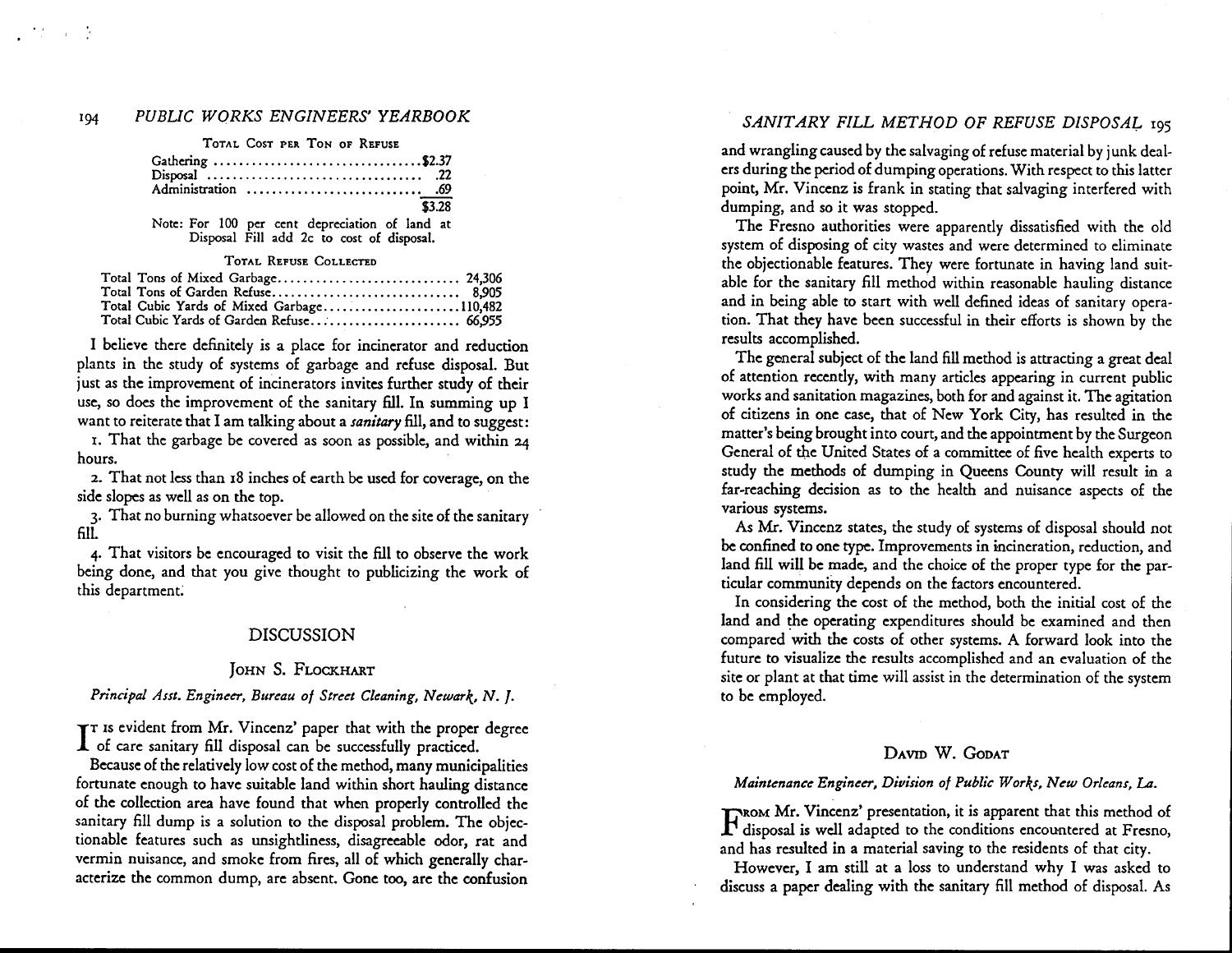I¢ *PUBLIC WORKS ENGINEERS' YEARBOOK*

 $\mathcal{L}_{\rm{max}}$  and  $\mathcal{L}_{\rm{max}}$ 

you perhaps know, New Orleans is an "incineration city" and has been for the past twenty-three years. This does not mean, however, that we are so prejudiced in favor of incineration as to have no interest in other forms of disposal. However, since my actual experience in disposal has been limited to incineration, my thoughts on the subject of the sanitary fill are purely academic and are, in consequence, based on thought rather than experience.

My primary concept of refuse disposal, regardless of method, is a system or process by which garbage and mixed refuse is positively and completely destroyed in a reasonable time. Let us look at the sanitary fill method to see if this system complies with such a concept.

First, the method depends, if I am correctly informed, on the anaerobic decomposition of the putrescible elements in garbage, to reduce it to a harmless inert ash. It is evident that the rapidity of such decomposition is dependent upon a reasonable admission of air. Garbage, as we all know, is relatively high in moisture content, which runs anywhere from 50 to 65 per cent by volume, Such refuse is also high in volatile matter as is evident from the very strong odor which occurs when such material is left uncovered for any length of time.

*As* this material decomposes, the water separates out, and, being heavier, should drop to the bottom of the trench, while the volatile gases rise and seek a means of escape. It is evident, therefore, that unless the plant is located in a sandy soil, the accumulated water will soon reduce the covered trench to a sodden mass, impossible to truck over.

As described by Mr. Vincenz, the refuse is compacted by dropping the bucket on it, and subsequently again by the heavy trucks which must cross the earth cover to reach the new trench. Therefore, it would appear that this compacting, so essential to the continuance of the system, must necessarily retard the decomposition of the refuse.

Now, I am going to risk a statement which I am sure will be challenged, but if my arguments are refuted by facts about which I have no knowledge, the resulting interchange of thought will be well worth it to me, and perhaps to you.

I do not think that mixed refuse under such conditions will be totally destroyed in five or even in ten years, and in consequence the surface of the fill will not reach its final compaction for many years. And further, I think that such subsidence will not be uniform if mixed garbage and rubbish are placed in the same trench.

In substantiation of this, I offer the following: when ordinary

## *SANITARY FILL METHOD OF REFUSE DISPOSAL 197*

mixed garbage and rubbish are incinerated, the resulting ash will weigh anywhere from 15 to 20 per cent of the weight of the original refuse. If, therefore, a ton of mixed refuse were completely destroyed, there would result approximately 400 lbs. of residue. Now, since the weight per cubic yard of mixed refuse is about 400 lbs. per cubic yard, there would be 2000  $\div$  400 or 5 cubic yards to each ton.

For the decomposition of each cubic yard of mixed refuse there would then result  $\frac{1}{6}$  x 400, or 80 lbs. of ash. Now, since ash will weigh from 800 to 1200 lbs. per cubic yard (and using 800 lbs. per yard as a measure), the volume of residue per cubic yard of mixed rubbish destroyed would then be  $8\%$ 00 or  $\overline{A}$ 0 of a yard. Theoretically, therefore, a 10-foot fill would shrink to a depth of 1 foot, if destruction were complete. This is approximately correct.

The fact that test holes dug five years after the fill was placed disclosed unrusted tin cans, and papers whose print was still quite legible is, of course, evidence, that decomposition was only partial. It is probable, however, that all putrescible material, dangerous to health and offensive to the senses, did decompose within that period. The other, or so called inoffensive material may, therefore, be said, to be merely buried and not in any sense disposed of.

If the sanitary fill is used to dispose of tree prunings and other bulky material such as bed springs, old stoves, auto fenders, and such noncombustible rubbish, it would appear that this would have to be deposited in a separate trench so as to prevent further unequal settlement.

Digressing a moment, there are several other interesting items which arise in my mind in connection with the use of the sanitary fill, and upon which I should like further enlightenment, First, what disposition is made of dead animals such as dogs, cats and mules?

Second, what disposal service is afforded to stores and business establishments whose production of noncombustible trade waste is larger than the limited quantity collected by the city?

In conclusion it appears to me that the sanitary fill method is limited to areas where loose sandy soil is available and where rainfall is not too plentiful. It appears further that such a method is not positive and does not completely destroy the refuse, but merely affords a place where decomposition of putrescible material proceeds slowly and where other objects are just buried from sight beneath the ground. Some of these will ultimately decompose while other noncombustible matter such as metal, bottles, glass, and so forth, will remain buried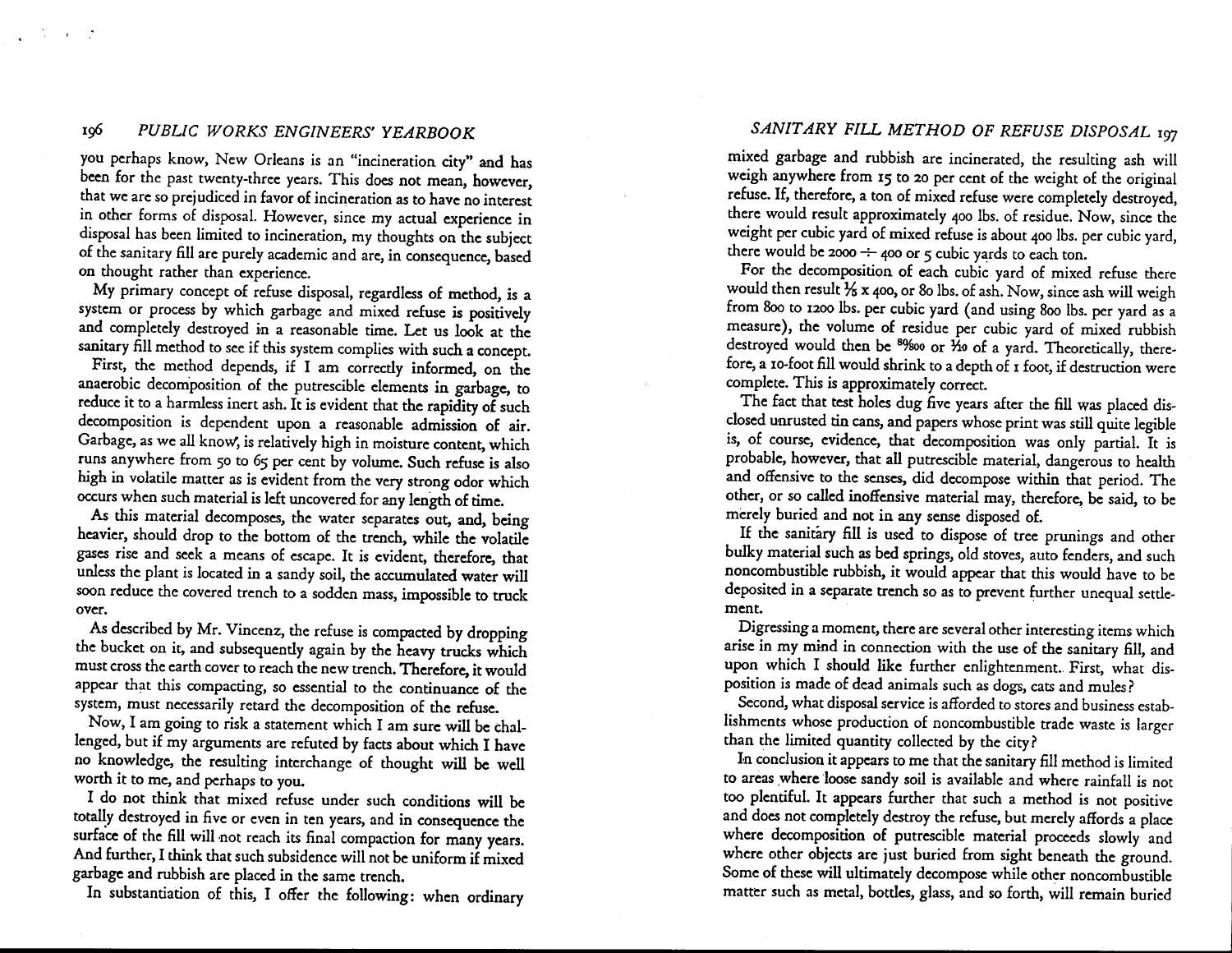#### *198 PUBliC WORKS ENGINEERS' YEARBOOK*

for an unknown time. Such a method is not to my mind comparable with incineration, reduction, and the other older forms of modern disposal.

MR. VINCENZ: From what Mr. Godat has said, this decomposition that has occurred is the reason we got such strong odors when we opened up the sealed part to excavate.However, that was nothing but the gas escaping from the decomposition that had taken place and did not mean that it was still decomposing.

I am not going to argue about the settlement over a hundred-year period, and certainly no one would want to build a large structure on that fill without adequate foundation. However, we believe that this disposal method is quite satisfactory for our purposes.

San Francisco has a population of about 700,000, their weight of mixed garbage runs almost exactly the same as ours, and their charges are higher. The garbage is hauled to a railroad yard, dumped into gondolas, and taken to the sanitary fill which is eight miles out of the city. They are dumping about 25 feet deep and making a good coverage. Because they are bucking rock their cost is higher than ours, running around 50 to 55 cents a ton.

Mr. G. R. THOMPSON (Detroit, Mich.): What do you do about the rat breeding menace?

MR. VINCENZ: I mentioned before that we do not have any rats. Our complete coverage prohibits rats from coming through. We have never seen a rat on the fill.

MR. A. PAV (Berwyn, Ill.): We are troubled with gas explosions. Do you have anything like that?

MR. VINCENZ: No, we do not. I think if you will put on more coverage you will get away from it. We keep that gas in by use of a drag.

MR. E. J. CLEARY (New York, N. Y.): There is another factor in regard to the rat menace. I believe Mr. Vincenz mentioned at one time that the temperature in his fill increased 20°, but in New York City they have a temperature increase at a depth of six feet of 140°. In some places it is over 212° and steam comes out of the test holes. I think a rat wouldn't find that a good place to live.

However, New York City is not content with that and has hired the outstanding rat authority to make a study of the whole rat problem. The whole question of fill in New York City hinges upon that report. Also, New York University is cooperating with the city in making a thorough study of the land fill operation. They are

#### *SANITARY FILL METHOD OF REFUSE DISPOSAL* <sup>199</sup>

making a gas analysis, studying temperature, bacteria, and the other factors involved. They are also making a study of the amount of coverage needed to take care of the decomposition adequately.

New York does not seal the front, but I notice that Fresno makes an air-tight seal. That additional compaction helps to drive out the air that might be there and accelerates decomposition-which is not as fast as one might expect, particularly for such things as cellulose and rags. That is why if you dig that up later you may find papers and rags and other material of that nature.

MR. L. E. DEMPSEY (Greensboro, N. C.): If you do have a fire how do you put it out?

MR. VINCENZ: With water. We have an old well near by with an electric hook-up on it. We pump an irrigation ditch to the site and flood it.

MR.DEMPSEY: Our dump is a half mile outside the city and every time I attend one of these conventions our dump gets on fire. It is 10 to 40 feet deep and we put ashes and automobile bodies and everything that won't burn in there and cover it with ashes. Unfortunately, we don't have a water line to the dump. When it catches on fire, the fire gets underneath and by the time we get a hose there the fire has a pretty good start. The only way we have been able to put it out is by moving the dump with a steam shovel.

MR.W. E. ROSENGARTEN (Ardmore, Pa.): We spread our burnable material on top and set fire to it once every three days, pushing the burned material over the top. We have been doing that for the past ten years.

MR.A. W. XANTEN (Washington, D. C.): I suggest that you make your ditches a little more shallow, so you will have lessopportunity for fire.

MR. G. M. BOWERS (Richmond, Va.): We have had the same trouble as Mr. Dempsey but now no dump can be established until a water connection is put in. The dump is kept under constant supervision with definite responsibility. It is now a well controlled dump.

MR. R. L. ANDERSON (Winnetka, Ill.): Mr. Vincenz described the sanitary fill in a warm climate and all of the other places where I have heard of it have been in mild climates. What is your reaction to the establishment of a fill in a cold climate where there is frost all winter?

MR. VINCENZ: I realize my lack of experience in that connection and believe that someone else more familiar with it should answer